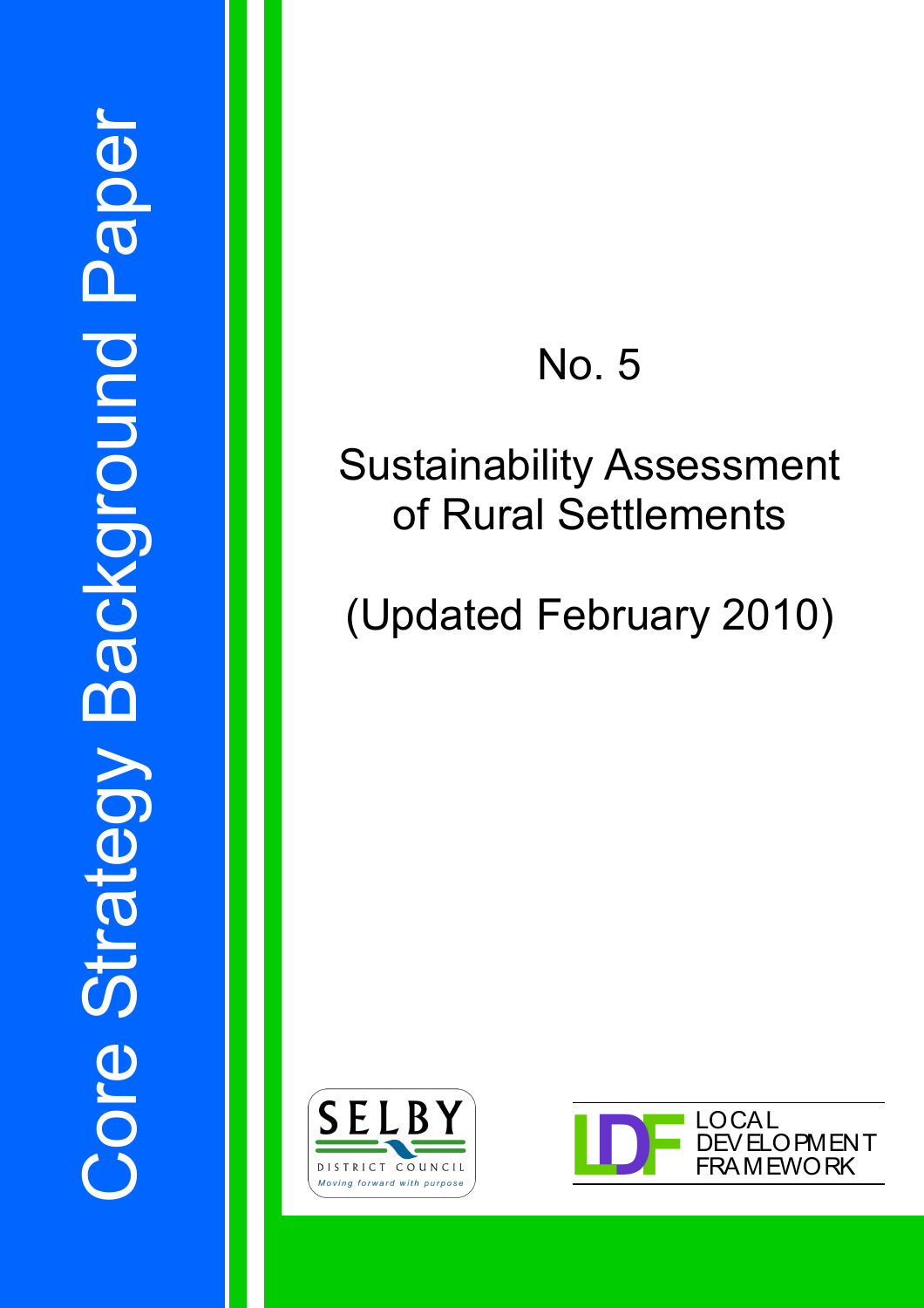## **Core Strategy Background Paper No. 5**

## **Sustainability Assessment of Rural Settlements**

**Revised July 2008**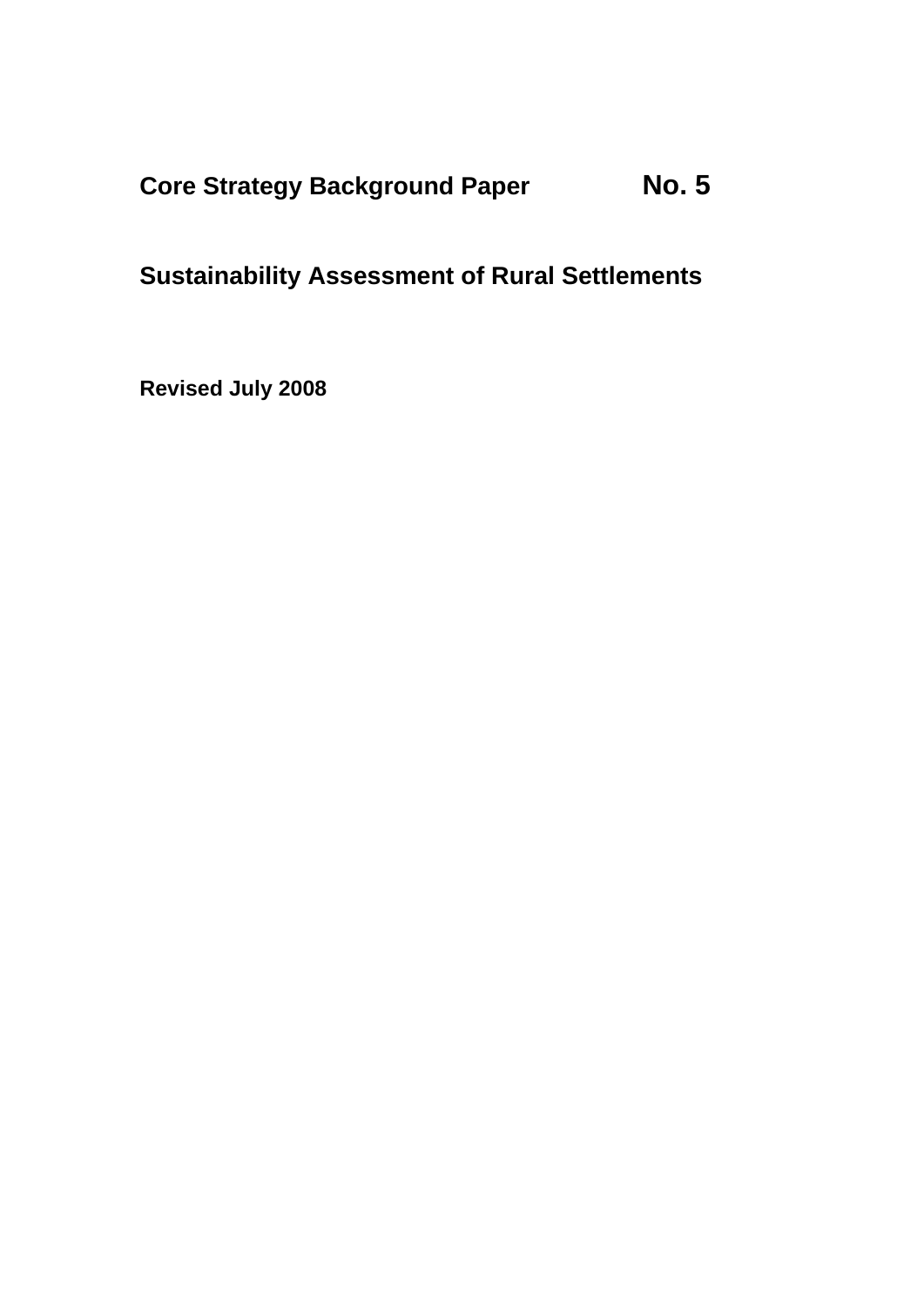### **Assessing the Relative Sustainability of Smaller Rural Settlements in Selby District**

#### **Context**

- 1.1 This issue forms part of the discussion on the distribution of future housing development within Selby District. The broad context is established in The Yorkshire and Humber Plan – the Regional Spatial Strategy (RSS), which places considerable emphasis on concentrating new development in the larger settlements which are considered to be the most sustainable locations for new development. Within Selby District the RSS, therefore, promotes Selby town as the principal focus for new development within the District, with development serving local needs only in the Local Service Centres of Sherburn and Tadcaster. The RSS is not supportive of development in smaller settlements.
- 1.2 Nevertheless consultation on the Issues and Options for the District's Core Strategy has indicated a degree of support for strategy options which allow a degree of development in the smaller settlements outside Selby. This study is aims to investigate the relative sustainability of the smaller settlements within the District as part of the evidence base for the Core Strategy.

#### *Revisions – July 2008*

- 1.3 This Background Paper was first published in October 2007 and assisted in the identification of two categories of villages - Service and Non-Service villages. These categories were used to develop draft Interim Housing Policies, to control housing growth in advance of the Core Strategy being adopted. Although the Interim Policies were not proceeded with, many useful comments were received during the consultation exercise in February 2008, which have been used in developing the Core Strategy. For example, while there was good support for the methodology used to identify Service Villages, there were individual comments on particular villages and on the methodology which have resulted in a number of refinements, notably:
	- firstly, in response to a number of comments relating to villages below the initial size threshold of 1,100 residents, the analysis has been extended to include villages down to 600 population and
	- secondly, greater recognition has been given to the importance of rail services.

 In addition the terms Service and Non-Service have been superseded by Primary and Secondary Villages

\*\*\*\*\*\*\*\*\*\*\*\*\*\*\*\*\*\*\*\*\*\*\*\*\*\*\*\*\*\*\*\*\*\*\*\*\*\*\*\*\*\*\*\*\*\*\*\*\*\*\*\*\*\*\*\*\*\*\*\*\*\*\*\*\*\*\*\*\*\*\*\*\*\*\*\*\*\*\*\*\*\*\*\*\*\*\*\*\*\*\*\*\*\*\*\*\*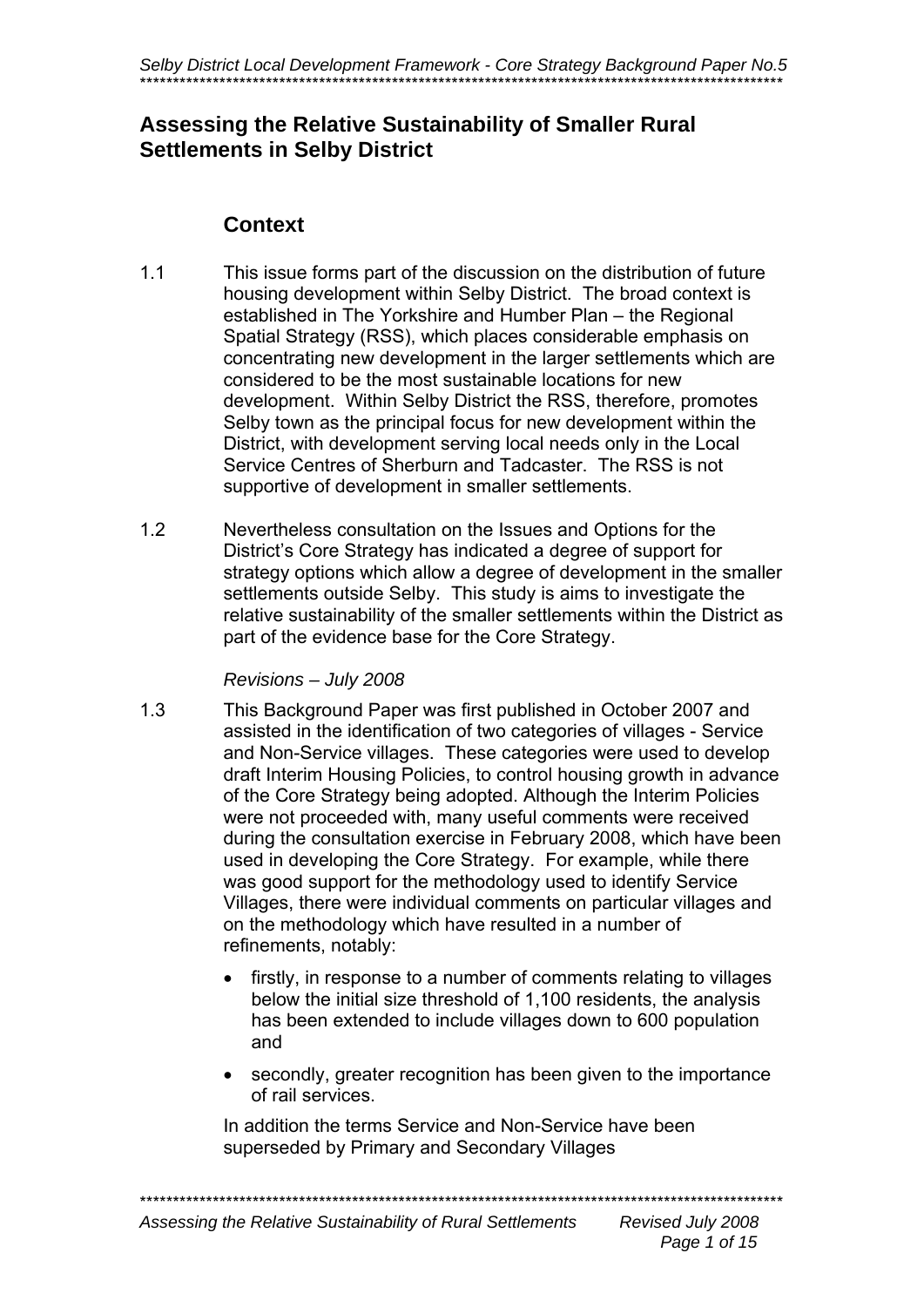#### **East Riding Study**

- 1.4 One the most recent and comprehensive studies of the sustainability issues of smaller settlements was undertaken in 2004 by consultants on behalf of the Countryside Agency within the East Riding of Yorkshire District.
- 1.5 The study explored the functional relationships between settlements which it was considered would reveal the underlying reasons why settlements had particular socio-economic characteristics, and therefore, better inform rural planning decisions. The study found that non of the smaller settlements in East Riding fitted the 'local service centre' model in terms of self sufficiency and that the main determinant of how settlements functioned was their relationship with surrounding larger settlements. The study did find, however, that it is possible to differentiate between the suitability of rural settlements as locations for modest amounts of new development, despite them not performing as a local service centre. It therefore suggests that planning should use its limited influence on housing development to:
	- Build on existing functional strengths which make positive contributions to local sustainability through limited new development of the right sort (which will vary from place to place); and
	- Secure more affordable housing in rural settlements where a more balanced housing stock would also make a contribution to local sustainability
- 1.6 The study does, however, recognise that the methodology for exploring the functionality of settlements, rather than their basic socio-economic characteristics, is more complex and the data harder to collect. They recommend a very detailed study of journey to work patterns from individual settlements and complemented by household surveys exploring patterns for other types of activities. Resources are not available to duplicate a study of this type immediately and, indeed, the study itself recognises that smaller authorities may need to build up their capacity and evidence base over time rather than expect to collect everything at the first round of plan making. Nevertheless the general tenor of the study's conclusions and the pointers it provides in relation to considering functionality and relationships with larger settlements may still be utilised in a slightly more subjective manner when drawing conclusions on the relative sustainability of settlements in Selby **District.**

\*\*\*\*\*\*\*\*\*\*\*\*\*\*\*\*\*\*\*\*\*\*\*\*\*\*\*\*\*\*\*\*\*\*\*\*\*\*\*\*\*\*\*\*\*\*\*\*\*\*\*\*\*\*\*\*\*\*\*\*\*\*\*\*\*\*\*\*\*\*\*\*\*\*\*\*\*\*\*\*\*\*\*\*\*\*\*\*\*\*\*\*\*\*\*\*\*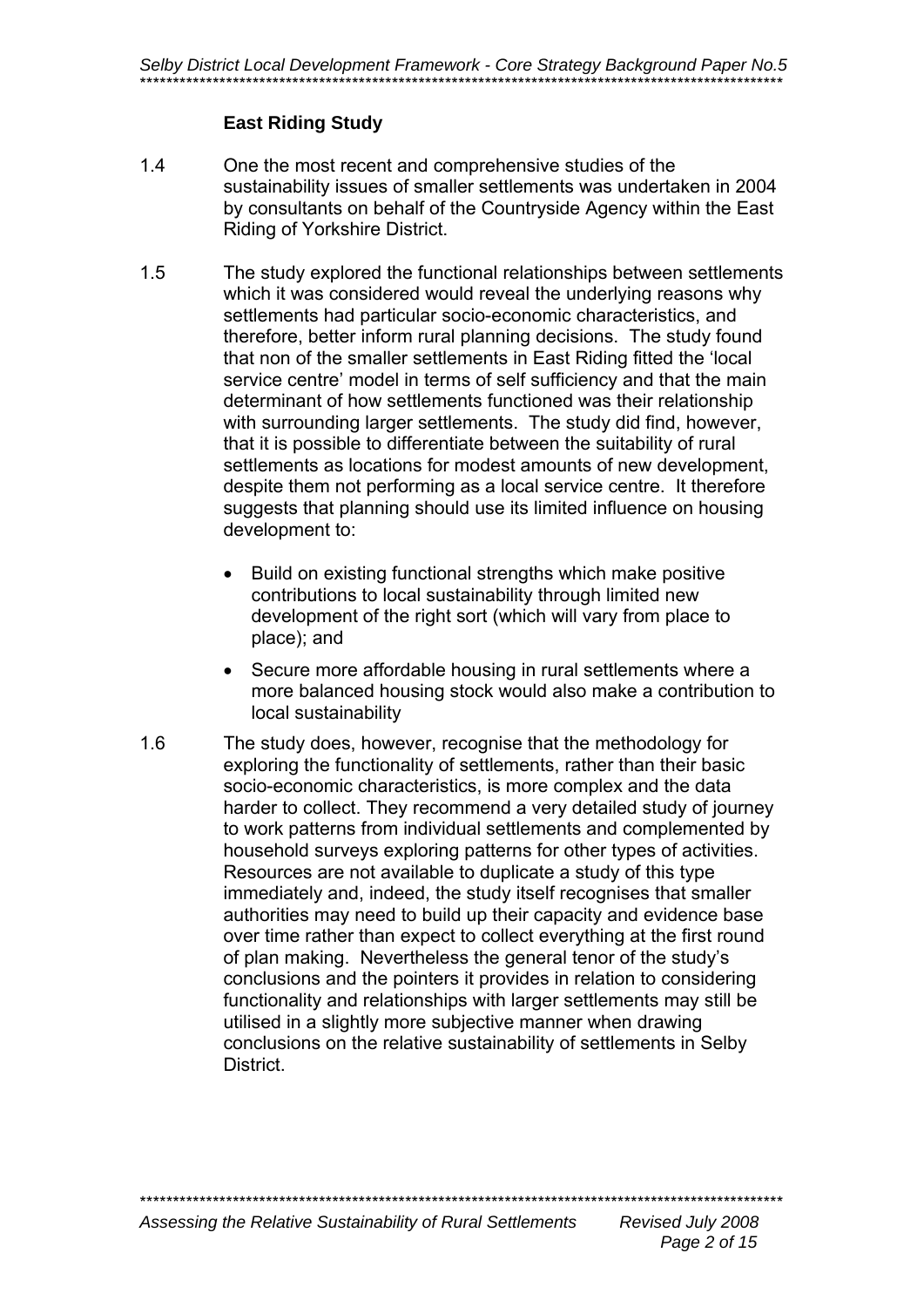#### **Using this Background Paper**

1.7 One of the main outcomes of this study is an overall assessment of the relative sustainability of villages within Selby District which is summarised in Table 7. In producing this analysis each indicator of sustainability is treated with equal weight. When using the table to make comparisons between settlements consideration should be given as to whether greater priority/weight should be given to one or more of the individual sustainability indicators which may be particularly relevant to a particular issue. The general sustainability rankings should not be applied uncritically. More examples of interpreting the results of this study in more detail are given at the end of the Paper.

### **Approach to the Study**

- 2.1 It is a moot point as to when a settlement becomes truly sustainable. This study aims only to consider **relative** sustainability between settlements. As an initial basis, settlements are ranked in terms of four indicators. Non of these individually provide a definitive guide to relative sustainability but all in some way contribute to or provide an indication of it.
- 2.2 The indicators are:
	- Size broad indicator of local market available, and need, for services, together with potential for developing local community groups etc.
	- Basic local Services a guide to the strength of the existing service base
	- Accessibility particularly by public transport to RSS Principal Service Centre (or, in the case of York – Sub Regional Centre) and to the Local Service Centres of Sherburn and Tadcaster or Local Service Centres outside the District.
	- Local Employment a guide to availability of local employment.
- 2.3 A complementary study of journey to work characteristics of different parts of the District has also been undertaken<sup>[1](#page-4-0)</sup>. That study is not settlement specific but will nevertheless significantly contribute to the debate regarding sustainability. A further aspect of sustainability to be considered in other work is flood risk.
- 2.4 The distinctive roles played by Selby, as a Principal Service Centre, and the two smaller Local Service Centres of Tadcaster and Sherburn-in-Elmet are already relatively clearly defined. The purpose of this study is to try and identify the most suitable settlements below this level to accept new development, should the Core Strategy identify a need to distribute development more widely.

<span id="page-4-0"></span><sup>\*\*\*\*\*\*\*\*\*\*\*\*\*\*\*\*\*\*\*\*\*\*\*\*\*\*\*\*\*\*\*\*\*\*\*\*\*\*\*\*\*\*\*\*\*\*\*\*\*\*\*\*\*\*\*\*\*\*\*\*\*\*\*\*\*\*\*\*\*\*\*\*\*\*\*\*\*\*\*\*\*\*\*\*\*\*\*\*\*\*\*\*\*\*\*\*\*</sup>  1 LDF Core Strategy Background Paper No. 1 – Analysis of Travel to Work Patterns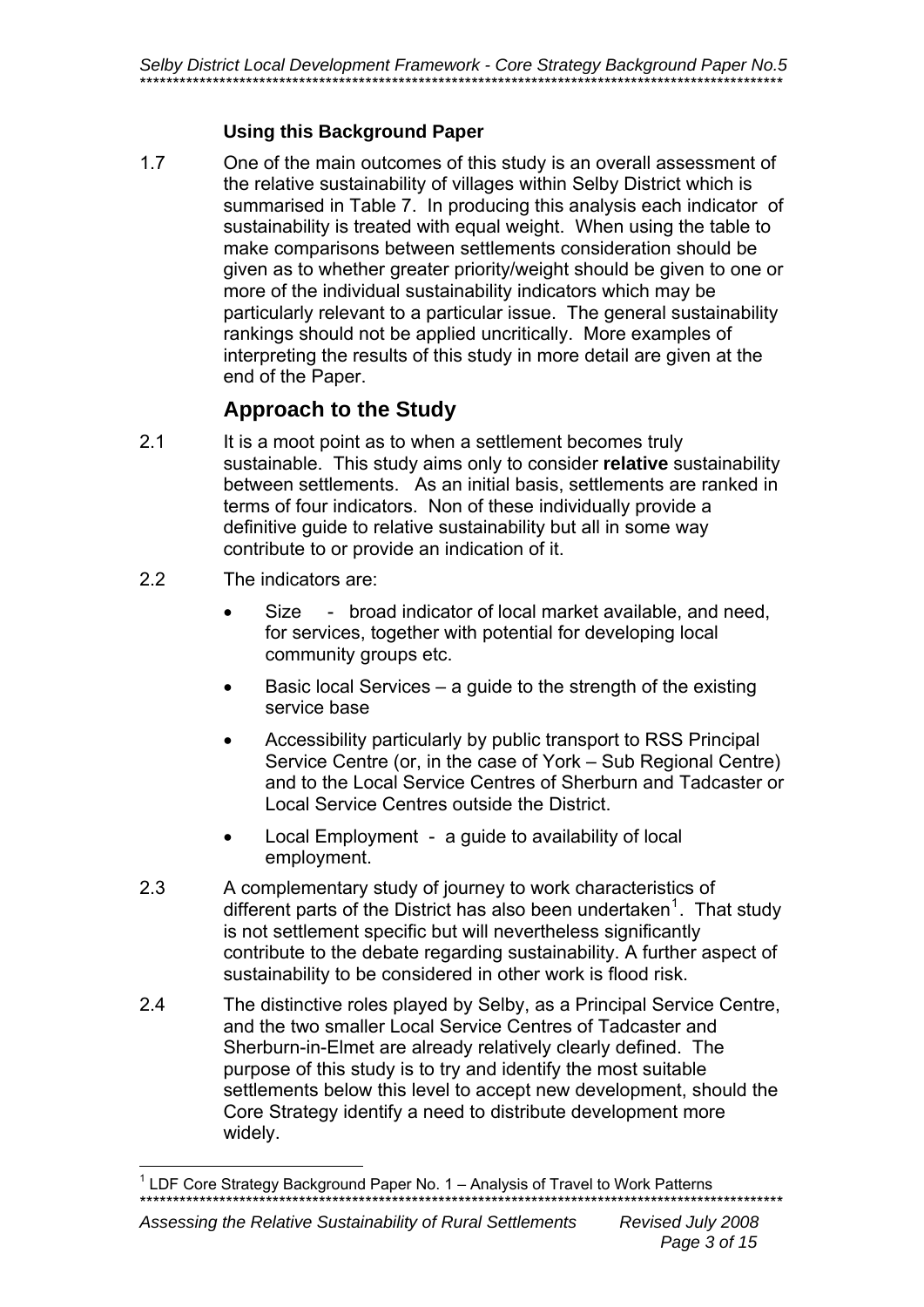*Selby District Local Development Framework - Core Strategy Background Paper No.5*  \*\*\*\*\*\*\*\*\*\*\*\*\*\*\*\*\*\*\*\*\*\*\*\*\*\*\*\*\*\*\*\*\*\*\*\*\*\*\*\*\*\*\*\*\*\*\*\*\*\*\*\*\*\*\*\*\*\*\*\*\*\*\*\*\*\*\*\*\*\*\*\*\*\*\*\*\*\*\*\*\*\*\*\*\*\*\*\*\*\*\*\*\*\*\*\*\*

- 2.5 Bearing in mind the RSS strategy of urban concentration scope for such a distribution will be limited. The study therefore has been kept at a relatively high level and does not attempt to classify the many smaller settlements of less than 600 population (See below).
- 2.6 For each indicator a grouping system, of up to five categories, has been employed to illustrate the relative ranking of each settlement.

#### **The Indicators and Results**

#### **1. Size**

- 3.1 For simplicity the population figure for the relevant parish in the North Yorkshire County Council's 2006 Population Estimates has been used as the guide to size as the main village is usually the dominant location for housing. There are, however, two instances where the parish figure would be significantly misleading and some adjustment has been made to the following:
	- a) Barlby

 Barlby and Osgodby parish includes the settlements of Barlby, Osgodby and Barlby Bridge and the parish population has been adjusted to produce a figure for Barlby village. The resultant figure of approximately 3,100 is still among the highest village populations.

b) Brayton

 A substantial part of Brayton parish could reasonably be interpreted to form part of the built up area of Selby town – being physically, directly related to residential development in Selby and separated from the village by an open 'strategic countryside gap'. However, even after making allowance for this, Brayton village has one of the highest village populations of approximately 3,400.

- 3.2 Distribution diagrams of the 2006 population of existing villages indicate the following:
	- Below Selby, Sherburn-in-Elmet and Tadcaster, there is then a significant size gap until a group of villages between 2,000 and 3,500 population which are: Thorpe Willoughby, Barlby , Brayton and Riccall.
	- Below 2,000 population, it is possible to identify a cluster of settlements between 1,700 –1,900 population, 1,400 – 1,600, 1,100 – 1,300 and 600-1,100 population (See Fig.1 below)
- 3.3 The above figures illustrate a wide variation in the size of village settlements with larger villages having a population of around 2 - 3, 000 persons which is equivalent to approximately 800 to 1,250 dwellings, whilst the smallest settlements may have only 20 or 30 dwellings.
- 3.4 In the initial version of this work (published in October 2007) a significant break point between size clusters was used as a lower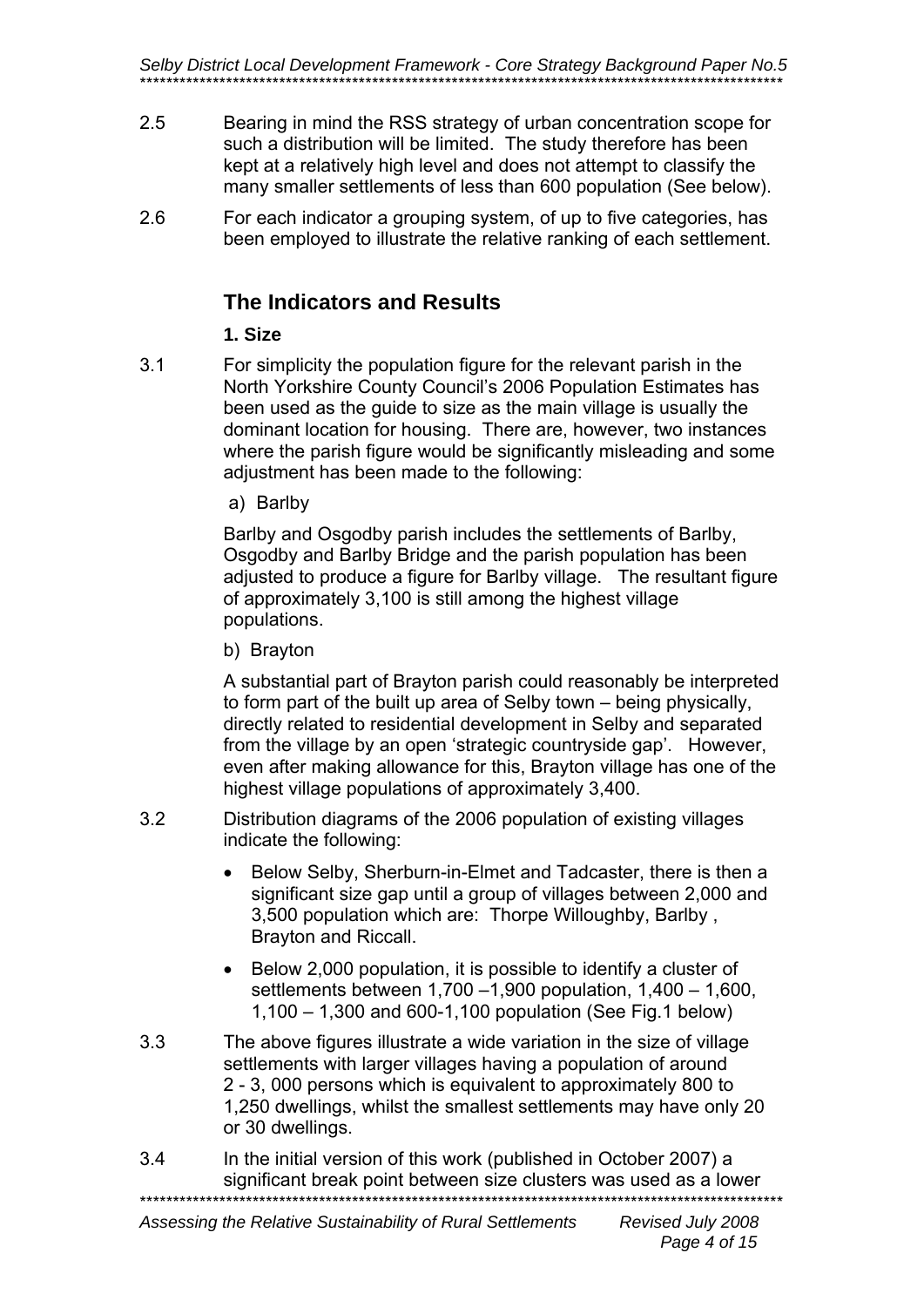threshold for the analysis - at 1,100 population. However, during the consultation on the Interim Housing Policies (February 2008) comments were made on a number of villages within the 600 – 1,100 size cluster and therefore the analysis has been extended to include all villages above a population of 600 persons.

 3.5 The classification of smaller settlements based on size is therefore as follows:

| <b>Settlement Classification By Size</b> | Table 1 |
|------------------------------------------|---------|
|                                          |         |

| <b>Estimated 2006</b><br><b>Population*</b> | <b>Settlements</b>                                                                                                                                    |
|---------------------------------------------|-------------------------------------------------------------------------------------------------------------------------------------------------------|
| 1. 2000 - 5000                              | Brayton, Barlby, Riccall, Thorpe<br>Willoughby                                                                                                        |
| $2.1700 - 1900$                             | Carlton, Eggborough, Hambleton,<br>Hemingbrough, South Milford                                                                                        |
| 3. 1400 - 1600                              | Byram, Cawood, Camblesforth,                                                                                                                          |
| 4.1100 - 1300                               | Cliffe, Escrick, North Duffield, Wistow                                                                                                               |
| $5.600 - 1100$                              | Appleton Roebuck, Barlow, Beal,<br>Brotherton, Church Fenton, Fairburn,<br>Hensall, Hillam, Kellington, Monk<br>Fryston, Stutton, Ulleskelf, Whitley, |

\*NYCC estimates

#### **2. Basic Local Services**

The number of services available in each settlement and the resultant classification is set out in Table 2 (below): 3.6 Availability of four local services within the settlement were assessed. These were: post office; general store; primary school and doctor's surgery. (NB post office and general store are often located together in the same premises, but are counted as separate services). The last three of these are recognised by the Countryside Agency (now Natural England) as the most important services to be available within village settlements<sup>[2](#page-6-0)</sup>. The Countryside Agency study also listed a number of other essential services (mainly medical e.g. hospital) to which easy accessibility was needed. Of these, only Post Offices, are considered to be traditionally village based and they have therefore also been included in the analysis.

1

<span id="page-6-0"></span> $2$  The Countryside Agency – Parish Accessibility Audit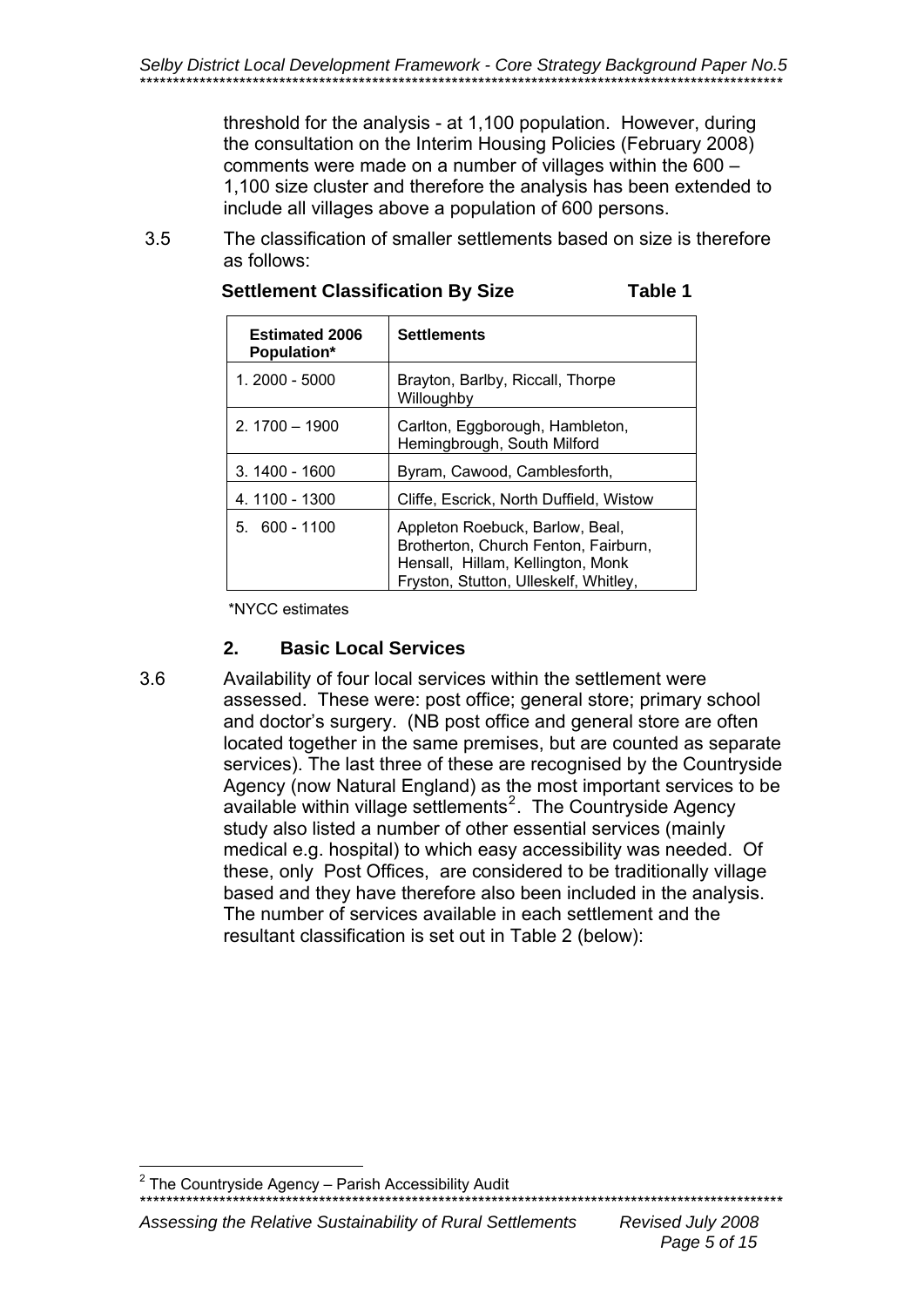

\*\*\*\*\*\*\*\*\*\*\*\*\*\*\*\*\*\*\*\*\*\*\*\*\*\*\*\*\*\*\*\* 

Assessing the Relative Sustainability of Rural Settlements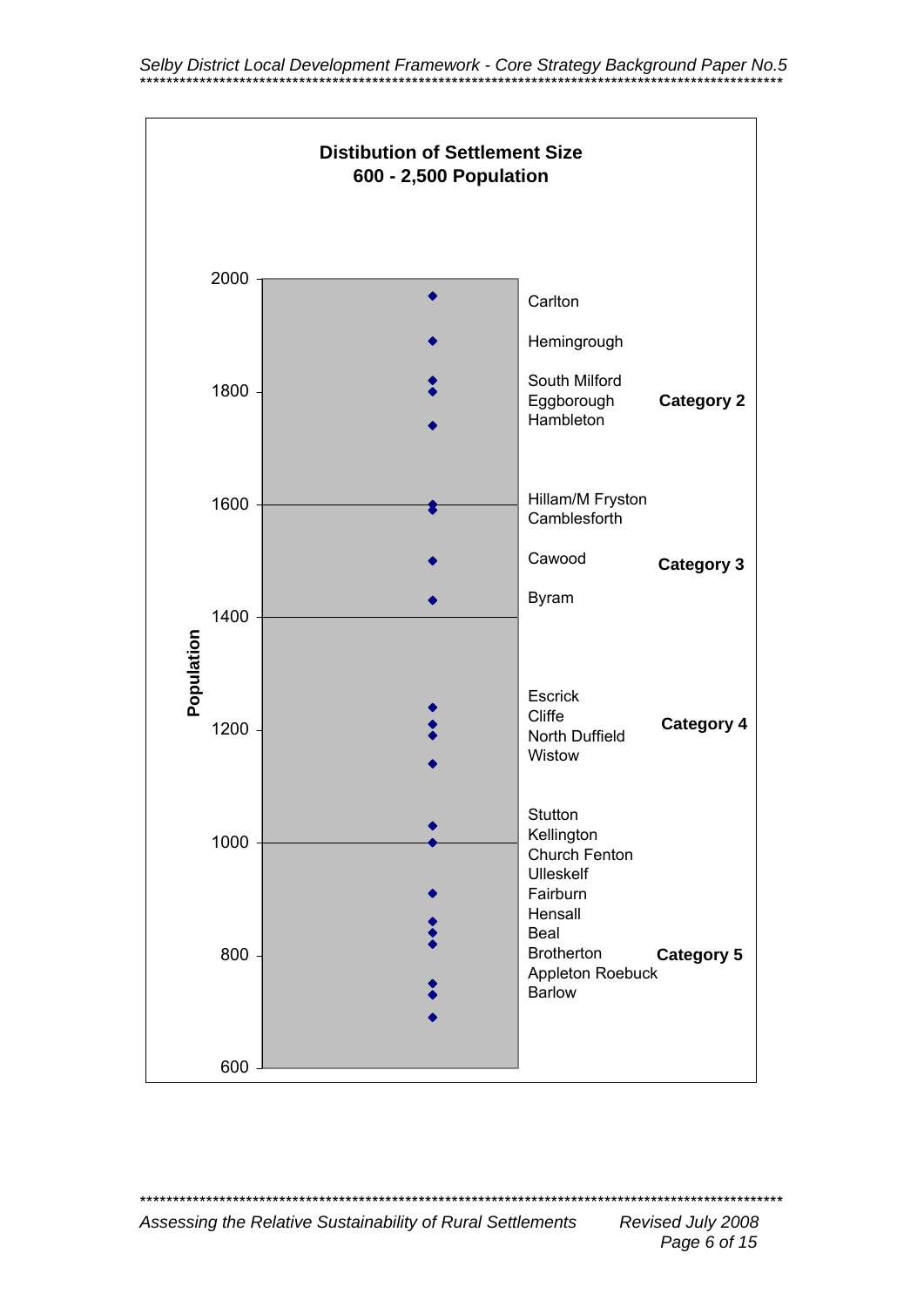*Selby District Local Development Framework - Core Strategy Background Paper No.5*  \*\*\*\*\*\*\*\*\*\*\*\*\*\*\*\*\*\*\*\*\*\*\*\*\*\*\*\*\*\*\*\*\*\*\*\*\*\*\*\*\*\*\*\*\*\*\*\*\*\*\*\*\*\*\*\*\*\*\*\*\*\*\*\*\*\*\*\*\*\*\*\*\*\*\*\*\*\*\*\*\*\*\*\*\*\*\*\*\*\*\*\*\*\*\*\*\*

|                       | <b>Settlement Classification By Local Services</b><br>Table 2 |                              |                              |                              |                                         |  |
|-----------------------|---------------------------------------------------------------|------------------------------|------------------------------|------------------------------|-----------------------------------------|--|
| <b>Village</b>        | <b>Primary</b><br><b>School</b>                               | General<br><b>Store</b>      | <b>Post Office</b>           | Doctor's<br><b>Surgery</b>   | <b>Overall</b><br><b>Classification</b> |  |
| <b>Brayton</b>        | $\sqrt{}$                                                     | $\sqrt{}$                    | $\sqrt{}$                    | $\sqrt{\phantom{a}}$         |                                         |  |
| Thorpe<br>Willoughby  | $\sqrt{}$                                                     | $\sqrt{}$                    | $\sqrt{}$                    | $\sqrt{}$                    | 1                                       |  |
| Riccall               | $\sqrt{}$                                                     | $\sqrt{}$                    | $\sqrt{}$                    | √                            | $\mathbf{1}$                            |  |
| Carlton               | $\sqrt{}$                                                     | $\sqrt{}$                    | $\sqrt{}$                    | $\sqrt{}$                    | 1                                       |  |
| Hemingbrough          | $\sqrt{}$                                                     | $\sqrt{}$                    | $\sqrt{}$                    | $\sqrt{}$                    | 1                                       |  |
| South Milford         | $\sqrt{}$                                                     | $\sqrt{}$                    | √                            | $\sqrt{}$                    | $\mathbf{1}$                            |  |
| Cawood                | $\sqrt{}$                                                     | $\sqrt{}$                    | $\sqrt{}$                    | $\sqrt{}$                    | 1                                       |  |
| Escrick               | $\sqrt{}$                                                     | $\sqrt{}$                    | $\sqrt{}$                    | $\sqrt{}$                    | $\mathbf{1}$                            |  |
| Monk Fryston          | $\sqrt{}$                                                     | $\sqrt{}$                    | $\sqrt{ }$                   | $\sqrt{}$                    | $\mathbf{1}$                            |  |
| North Duffield        | $\sqrt{}$                                                     | $\sqrt{2}$                   | $\sqrt{}$                    | $\sqrt{}$                    | $\mathbf{1}$                            |  |
| <b>Barlby Village</b> | $\sqrt{}$                                                     | $\sqrt{}$                    | $\sqrt{}$                    |                              | $\boldsymbol{2}$                        |  |
| <b>Byram</b>          | $\sqrt{*}$                                                    | $\sqrt{}$                    | $\sqrt{}$                    |                              | $\overline{c}$                          |  |
| Camblesforth          | $\sqrt{}$                                                     | $\sqrt{}$                    | $\sqrt{}$                    |                              | $\overline{2}$                          |  |
| Eggborough            |                                                               | $\sqrt{}$                    | $\sqrt{}$                    | $\sqrt{}$                    | $\overline{2}$                          |  |
| Kellington            | $\sqrt{}$                                                     | √                            | $\sqrt{}$                    |                              | $\overline{2}$                          |  |
| Wistow                | $\sqrt{}$                                                     | $\sqrt{}$                    | $\sqrt{}$                    | $\overline{a}$               | $\overline{2}$                          |  |
| Church Fenton         | $\sqrt{}$                                                     | $\sqrt{}$                    | $\sqrt{}$                    | $\overline{a}$               | $\overline{2}$                          |  |
| Hensall               | $\sqrt{}$                                                     | $\sqrt{}$                    | $\sqrt{}$                    |                              | $\overline{2}$                          |  |
| Fairburn              | $\sqrt{}$                                                     | $\sqrt{}$                    | $\sqrt{}$                    |                              | $\overline{c}$                          |  |
| Hambleton             | $\sqrt{}$                                                     | V                            |                              |                              | $\overline{\mathbf{c}}$                 |  |
| Ulleskelf             |                                                               | $\sqrt{}$                    | $\sqrt{}$                    | $\qquad \qquad \blacksquare$ | $\boldsymbol{2}$                        |  |
| Brotherton            | $\sqrt{}$                                                     | $\qquad \qquad \blacksquare$ | $\qquad \qquad \blacksquare$ | $\qquad \qquad \blacksquare$ | 3                                       |  |
| Appleton<br>Roebuck   | $\sqrt{}$                                                     | ۰                            | ۰                            | $\overline{\phantom{a}}$     | 3                                       |  |
| Barlow                | $\sqrt{\phantom{a}}$                                          |                              |                              |                              | $\ensuremath{\mathsf{3}}$               |  |
| Cliffe                | $\sqrt{}$                                                     | L,                           | $\overline{a}$               | L,                           | 3                                       |  |
| Whitley               | $\sqrt{}$                                                     | $\overline{\phantom{0}}$     | $\overline{\phantom{0}}$     | $\overline{\phantom{a}}$     | 3                                       |  |
| Hillam                | $\sqrt{\, *}$                                                 | $\overline{\phantom{0}}$     | $\overline{\phantom{0}}$     | $\overline{\phantom{0}}$     | 3                                       |  |
| Beal                  | $\overline{a}$                                                | -                            | $\overline{a}$               | Ĭ.                           | 4                                       |  |
| Stutton               |                                                               |                              |                              |                              | 4                                       |  |

\*Good access for pedestrians to primary school in adjacent village

Assessing the Relative Sustainability of Rural Settlements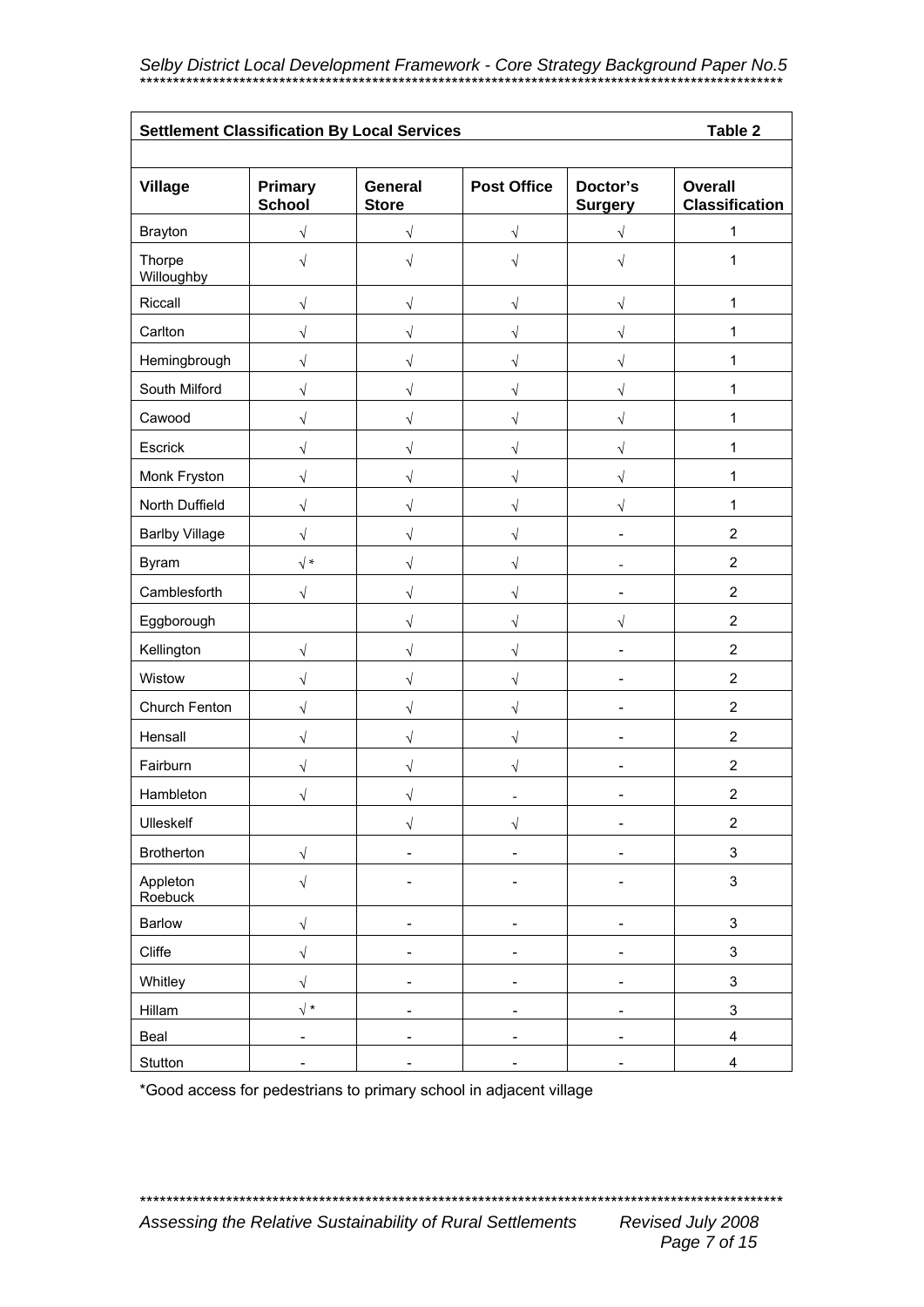Conclusion on Basic Services

- 3.7 Most of the larger villages have at least 3 of the 4 basic services and where one is missing it is usually the doctor's surgery. Of the larger villages two settlements did not have primary schools within their boundaries, but in each case had schools immediately adjacent to their boundaries. Brotherton primary is considered sufficiently accessible from Byram to justify it counting as within the village. Similarly Monk Fryston school is conveniently situated for easy pedestrian access from Hillam. Whitley primary school, however, is considered to be not as conveniently located in relation to the larger and more dispersed village of Eggborough, being located to the south of the M62 and readily accessible by pedestrians only from the southern extremity of the village. Consequently Eggborough is only included in the second highest category with regard to services.
- 3.8 In the smallest category of villages, Beal, Ulleskelf, and Stutton do not have a primary school (Hillam is adequately served by Monk Fryston Primary School) and Beal and Stutton have none of the three basic services being assessed in this study.
- 3.9 Most villages had a variety of other services such as village halls, churches, chapels and a various types of recreational facilities. The number and type of such facilities may be significant in assessing the strength of the role individual villages within a locality. However, because the types of facility available vary from village to village and the significance of the role of the facilities is also difficult to weight, it is considered that concentration on basic facilities catering for everyday needs is the most helpful in this current exercise. Provision of most of the basic services is considered to be the best and most objective measure of the primary service role of villages within their locality. However, in interpreting this study further in order to categorise the settlement status of villages for more detailed planning purposes, those villages with a lower overall ranking in this exercise will be assessed in more detail as to how their full range of services meet the relevant planning objectives .

#### **3. Accessibility to Service Centres by Public Transport**

3.10 The previous version of this paper did not take into account the availability of rail services. This updated analysis responds to comments made on the classification of Service Villages in connection with the previous consultation on Interim Housing Policies and Church Fenton and Ulleskelf, both of which have rail services to York and Leeds, are now included. In addition some recognition is also given to rail connections to larger settlements for travel to work purposes, even when general service throughout the day is relatively poor. As a result availability of rail services are recognised where appropriate.

\*\*\*\*\*\*\*\*\*\*\*\*\*\*\*\*\*\*\*\*\*\*\*\*\*\*\*\*\*\*\*\*\*\*\*\*\*\*\*\*\*\*\*\*\*\*\*\*\*\*\*\*\*\*\*\*\*\*\*\*\*\*\*\*\*\*\*\*\*\*\*\*\*\*\*\*\*\*\*\*\*\*\*\*\*\*\*\*\*\*\*\*\*\*\*\*\*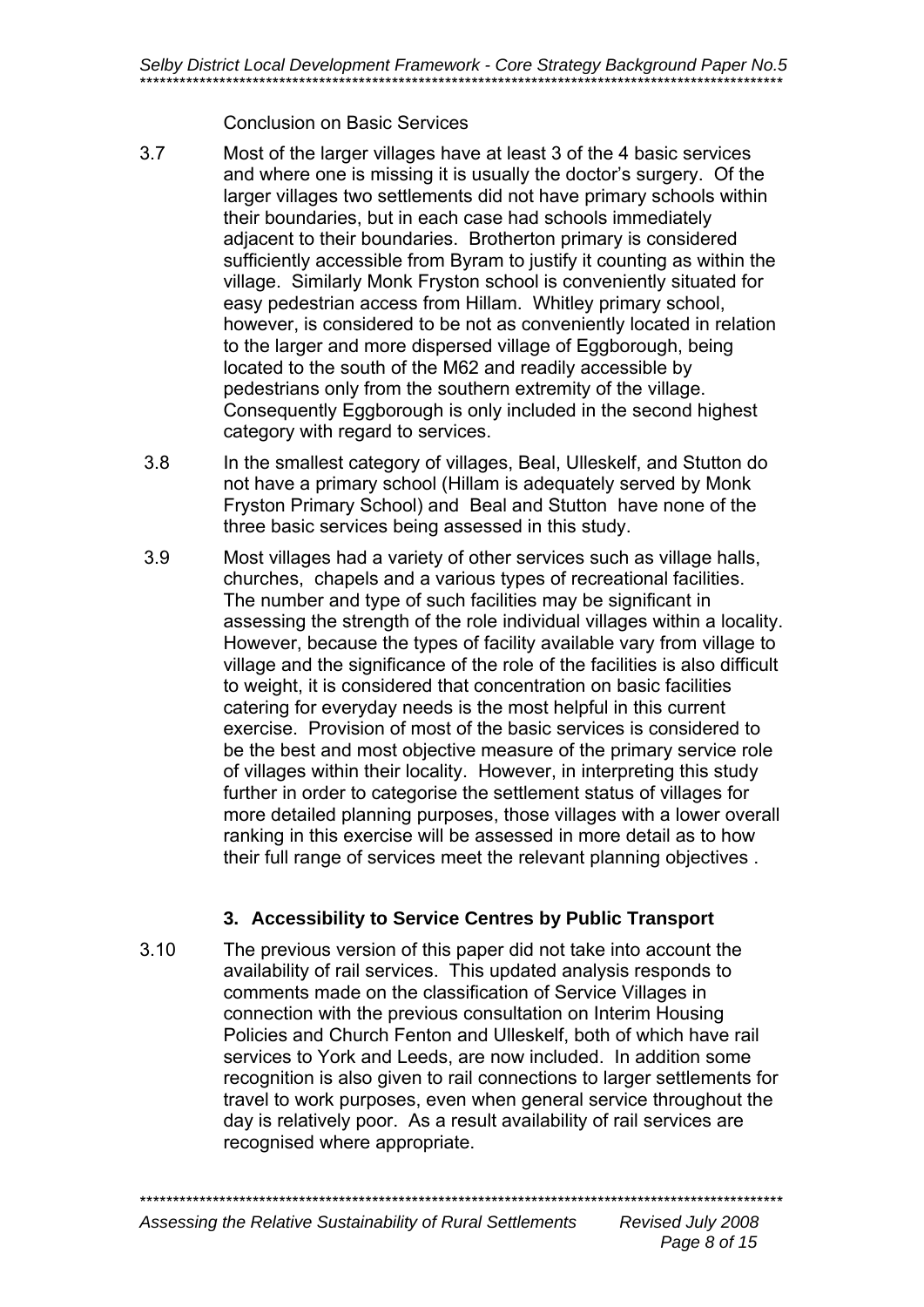Selby District Local Development Framework - Core Strategy Background Paper No.5

- $3.11$ Accessibility by bus has been assessed from individual settlements to York (Sub-regional Centre) and the Principal Service Centres of Selby. Goole and Pontefract (in Wakefield Metropolitan District) based on 20, 30 and 40 minute isochrones and on the basis of 2 service frequencies of 1/2hr or greater, and 1/2 to 1 hourly. Castleford was found not have any services to the District. Services with frequencies of above hourly were considered to be too poor to be included in the exercise, although this eliminated certain settlements such as Cawood and Wistow from the analysis. Although bus service levels are subject to regular review, it is considered that current frequency levels are the best indication available of the ease of provision of future bus service levels. The potential for service improvements would need to be considered if other factors pointed to an otherwise sustainable location for future development.
- $3.12$ Services to the local centres of Sherburn-in-Elmet. Tadcaster, and adiacent Knottingley (in Wakefield Metropolitan District) were classified on the basis of 10 and 20 minute isochrones and frequency as above.
- $3.13$ Initially an analysis was undertaken by North Yorkshire County Council, using 'Accession' software to produce isochrones, which give the public transport travel times including an allowance for walking and waiting times. However, the software does not consider the effect of frequency on accessibility and therefore some settlements were eliminated on the basis of low service frequency.
- $314$ The accessibility categories are defined as follows based on a combination of the level of services available at the centre and the journey time involved: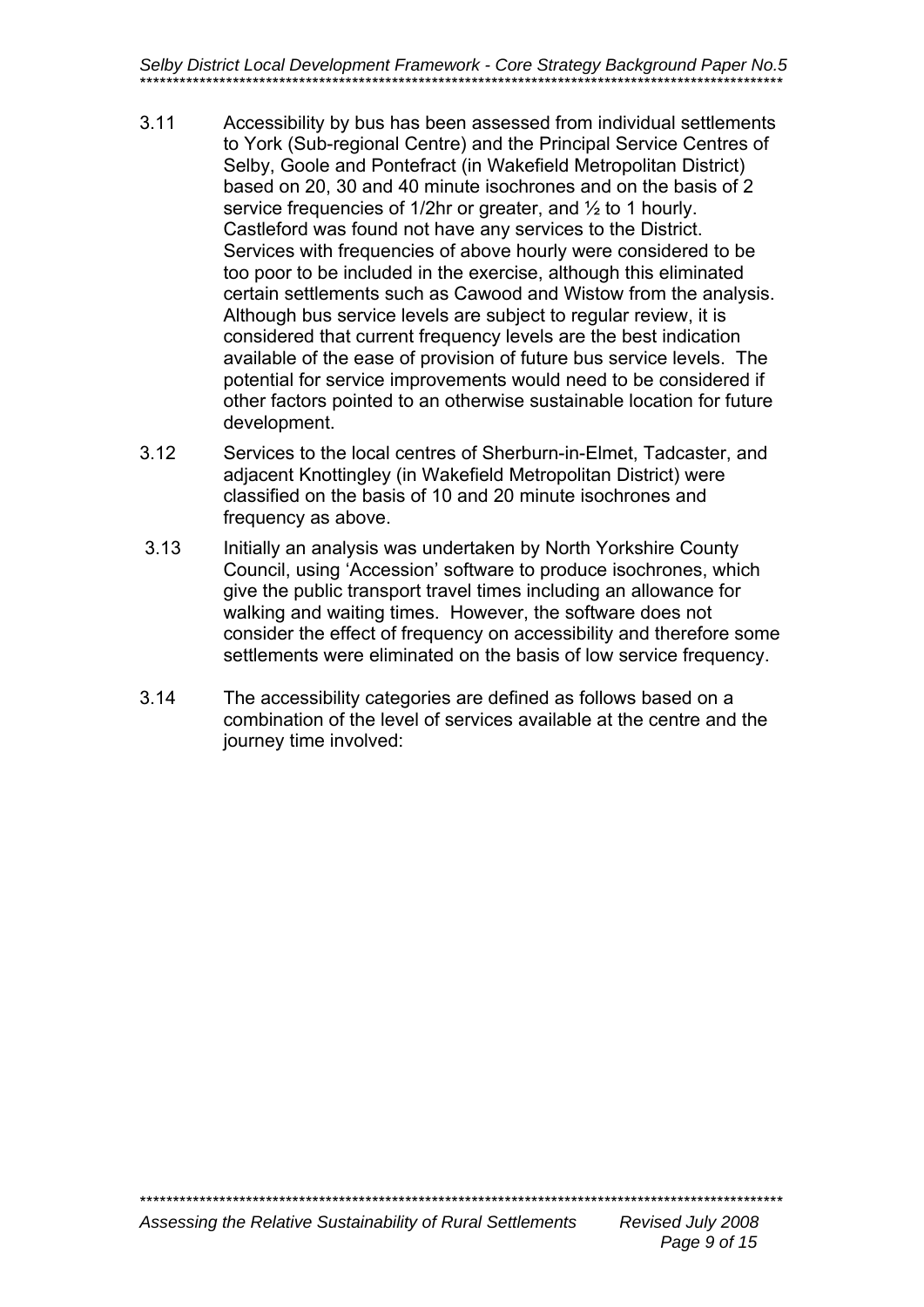#### **Accessibility to Service Centres**

#### Table 3

|                                                                                                                                       | <b>Accessibility</b><br><b>Category 1</b> | <b>Accessibility</b><br><b>Category 2</b> | <b>Accessibility</b><br><b>Category 3</b> | <b>Accessibility</b><br>Category 4       |  |  |
|---------------------------------------------------------------------------------------------------------------------------------------|-------------------------------------------|-------------------------------------------|-------------------------------------------|------------------------------------------|--|--|
| <b>Accessibility to York, Leeds and Principle Service Centres</b>                                                                     |                                           |                                           |                                           |                                          |  |  |
| <b>Settlements with</b><br>frequencies of $\frac{1}{2}$<br>hr or greater                                                              | Within 20<br>minute<br>isochrone          | Within $20 -$<br>30 minute<br>isochrones  | Within $30 -$<br>40 minute<br>isochrones  |                                          |  |  |
| <b>Settlements with</b><br>frequencies of<br>between $\frac{1}{2}$ and 1<br>hr.                                                       |                                           | Within 20<br>minute<br>isochrone          | Within $20 -$<br>30 minute<br>isochrones  | Within $30 -$<br>40 minute<br>isochrones |  |  |
| <b>Settlements with</b><br>lower frequency<br>services but<br>with at least one<br>service for<br>morning and<br>evening<br>commuting |                                           |                                           |                                           | Within 1hr<br>isochrone                  |  |  |
| <b>Accessibility to Local Service Centres</b>                                                                                         |                                           |                                           |                                           |                                          |  |  |
| <b>Settlements with</b><br>frequencies of $\frac{1}{2}$<br>hr or greater                                                              |                                           | Within 20<br>minute<br>isochrone          | Within $20 -$<br>30 minute<br>isochrones  |                                          |  |  |
| <b>Settlements with</b><br>frequencies of<br>between $\frac{1}{2}$ and 1<br>hr.                                                       |                                           |                                           | Within 20<br>minute<br>isochrone          | Within $20 -$<br>30 minute<br>isochrones |  |  |
| <b>Settlements with</b><br>lower frequency<br>services but<br>with at least one<br>service for<br>morning and<br>evening<br>commuting |                                           |                                           |                                           | Within 40<br>minute<br>isochrone         |  |  |

Assessing the Relative Sustainability of Rural Settlements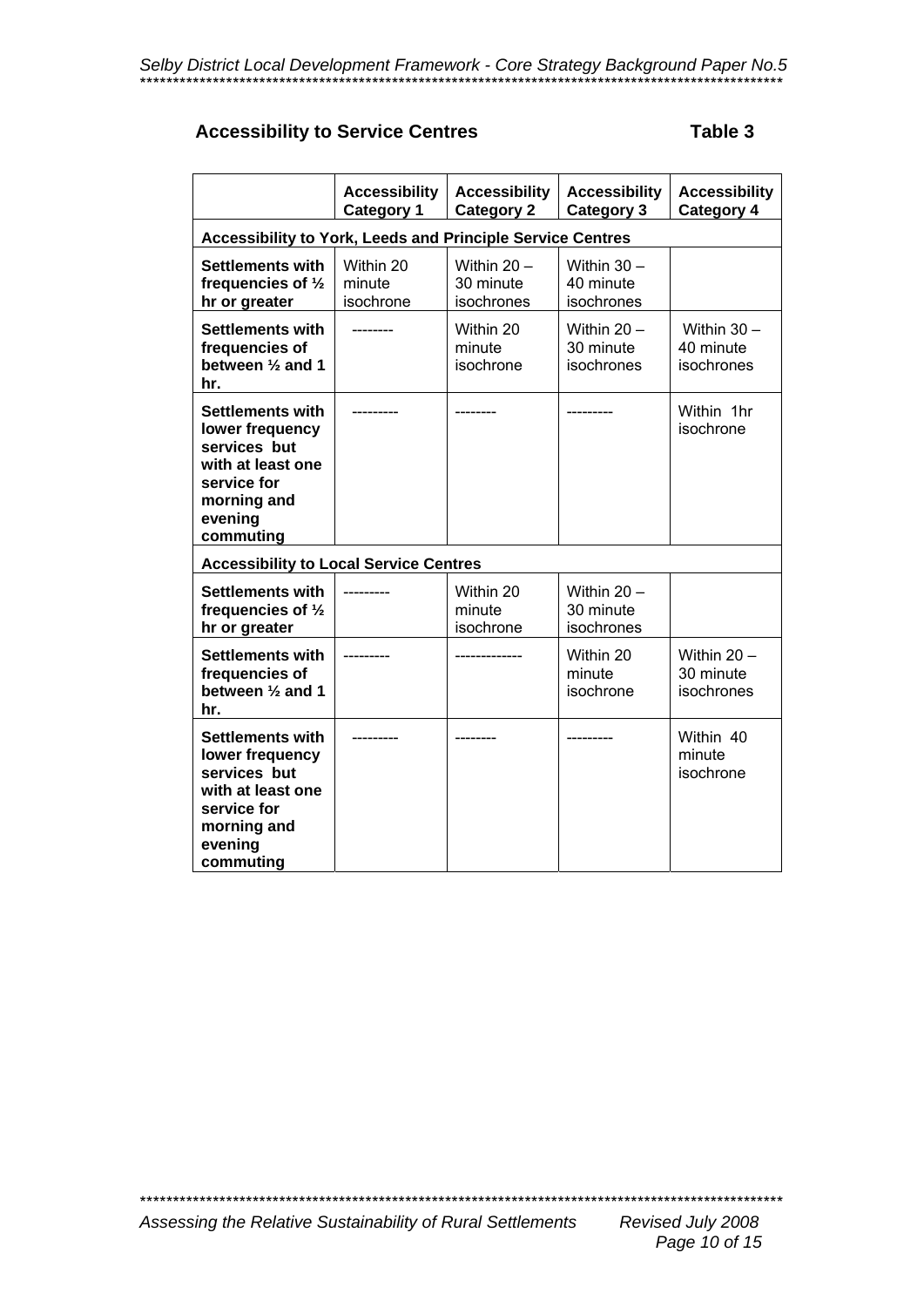#### 3.15 The results of the analysis were as follows:

### **Classification of Settlements by Accessibility Table 4**

#### **by Public Transport to Service Centres**

| High<br>Category 1                                                                | Barlby, Brayton, Thorpe Willoughby                                                                                                   |
|-----------------------------------------------------------------------------------|--------------------------------------------------------------------------------------------------------------------------------------|
| <b>Category 2</b><br><b>Medium</b>                                                | Hambleton, Riccall, Byram, South Milford, Escrick,<br>Stutton, Church Fenton (R), Brotherton, Hillam, Monk<br>Fryston, Ulleskelf (R) |
| Category 3<br>Low                                                                 | Camblesforth, Carlton, Eggborough, Hensall, Kellington,<br>Whitley                                                                   |
| <b>Category 4</b><br>Poor<br>(but at least one<br>commuting service<br>available) | Hemingbrough, Cawood, Cliffe, North Duffield, Wistow,<br>Fairburn, Beal, Barlow, Appleton Roebuck                                    |

\* R denotes level of accessibility achieved by rail travel to York

#### Conclusion – Public Transport Accessibility

3.16 All villages above 600 population had some form of service which allowed at least one commuting trip to a Principal or Local Service Centre. However, less than 50% of the villages had what is considered to be a medium to high standard of accessibility i.e. at least an hourly service to a Principal Service Centre over the working day. (Hillam and Monk Fryston's level is related to a Local Service Centre - Sherburn in Elmet - with a lower level (because of distance and travel time) operative to Selby.

#### **4. Access to Local Employment Opportunities**

- 3.17 Relative access to employment opportunities is a difficult indicator to measure. Local employment opportunities vary greatly in terms of the variety of jobs offered, which is difficult to take into account. Some large local employers such as power stations tend to be very specialised, whilst others, such as agriculture and horticulture, offer more part time jobs.
- 3.18 Within the District, Selby offers by far the greatest quantity and range of employment opportunities, matched only by larger centres adjacent to the District such as Pontefract, Castleford and York.
- 3.19 Access to employment opportunities, in this case, is measured by distance and has not been constrained by public transport services. To have done so would have made the indicator too similar to the 'Access to Service Centre' indicator above, as it is in the service centres where the dominant employment opportunities are located.
- 3.20 This indicator is intended to emphasise proximity of homes to jobs and the length of the commuting journey.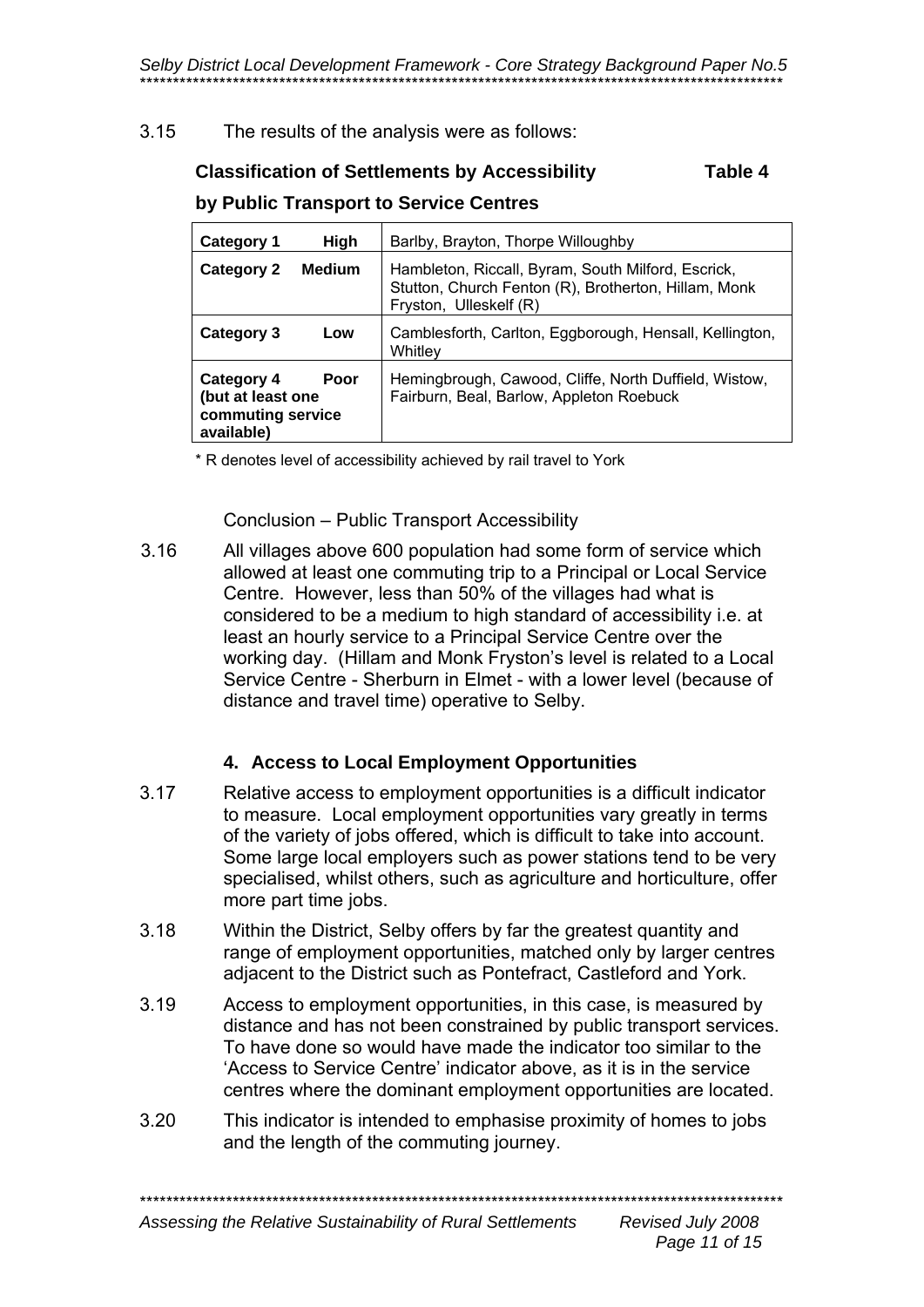*Selby District Local Development Framework - Core Strategy Background Paper No.5*  \*\*\*\*\*\*\*\*\*\*\*\*\*\*\*\*\*\*\*\*\*\*\*\*\*\*\*\*\*\*\*\*\*\*\*\*\*\*\*\*\*\*\*\*\*\*\*\*\*\*\*\*\*\*\*\*\*\*\*\*\*\*\*\*\*\*\*\*\*\*\*\*\*\*\*\*\*\*\*\*\*\*\*\*\*\*\*\*\*\*\*\*\*\*\*\*\*

- 3.21 Employment data has been taken from the Department of Employment's Business Employment Inquiry 2005. The total number of jobs recorded in each area – both full and part-time - has been used and the areas classified into three distinct categories based on the number of jobs present in each.
- 3.22 The relevant employment opportunity areas have been classified as below.

| <b>Employment Locations</b> | Table 5 |
|-----------------------------|---------|
|                             |         |

| <b>Major Employment Locations*</b>                               | Selby, York, Castleford, Pontefract, Goole                                              |
|------------------------------------------------------------------|-----------------------------------------------------------------------------------------|
| $8000+$ jobs)                                                    |                                                                                         |
| <b>Intermediate Employment</b><br>Locations $(3000 - 6000$ jobs) | Tadcaster, Sherburn,<br>Kellingley/Eggborough/Hensall/Heck,<br>Knottingley, Thorpe Arch |
| <b>Smaller Employment Locations</b><br>$(800 - 1000$ jobs)       | Escrick, South Milford, Drax, Burn/Gateforth                                            |

\* *Although many Selby residents travel to other employment centres outside the District, particularly Leeds, they have not been included as no part of the District is within 5 miles of the main employment locations.* 

3.23 Settlements have been classified on the following basis:

| Category 1 | Within 2 miles of Major Employment Location            |
|------------|--------------------------------------------------------|
| Category 2 | Within 5 miles of Major Employment Location            |
| Category 3 | Within 5 miles of Intermediate Employment<br>Location* |
| Category 4 | Within 5 miles of Smaller Employment Location**        |

\**Given the considerably reduced range of opportunities at Intermediate Employment Locations compared with Major Locations, the difference between access distances of within 2 or 5 miles was not considered to be significant. Extending the 'within 2 mile category ' to 'within 5 miles', only included one additional settlement.* 

*\*\*In practice, the Smaller Employment Locations category was superfluous, as non of the settlements considered in this study (over 600 population) fell only within Group 4 – all were also within a higher category.*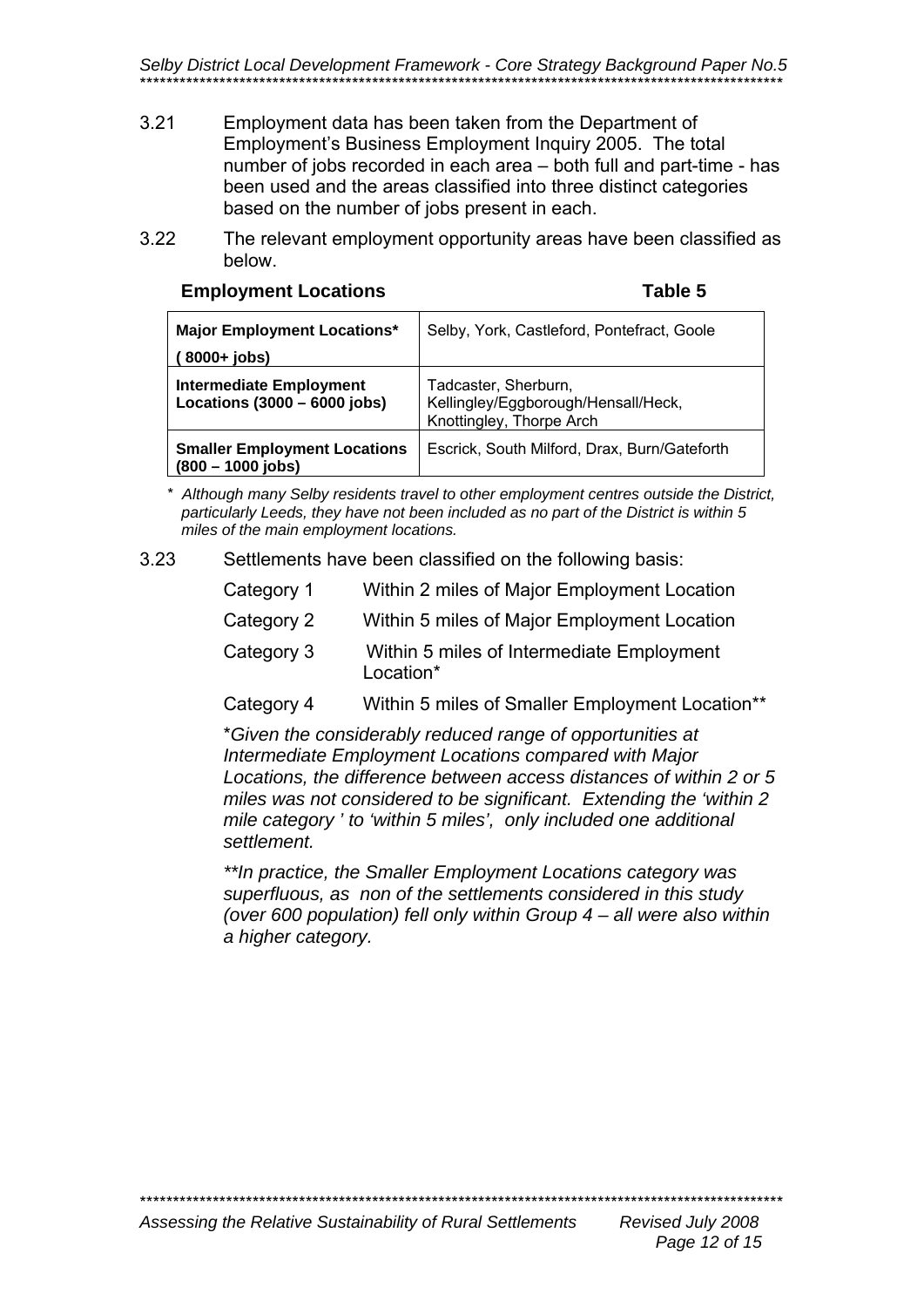Selby District Local Development Framework - Core Strategy Background Paper No.5

#### $324$ The classification of settlements is given in Table 6 below:

#### **Classification of Settlements by** Table 6 **Access to Local Employment Opportunities**

| <b>Settlement</b>           | Category       | <b>Settlement</b>    | Category       |
|-----------------------------|----------------|----------------------|----------------|
| <b>Brayton</b>              | 1              | Escrick              | $\overline{2}$ |
| <b>Barlby</b>               | 1              | Kellington           | $\overline{2}$ |
| Beal                        | 1              | Fairburn             | $\overline{2}$ |
| <b>Brotherton</b>           | 1              | <b>Barlow</b>        | $\overline{2}$ |
| <b>Thorpe</b><br>Willoughby | $\overline{2}$ | Carlton              | 3              |
| Riccall                     | $\overline{2}$ | North Duffield       | 3              |
| Hambleton                   | $\overline{2}$ | South Milford        | 3              |
| Hemingbrough                | $\overline{2}$ | Eggborough           | 3              |
| <b>Byram</b>                | $\overline{2}$ | Stutton              | 3              |
| Cawood                      | $\overline{2}$ | <b>Church Fenton</b> | 3              |
| Camblesforth                | $\overline{2}$ | <b>Ulleskelf</b>     | 3              |
| Cliffe                      | $\overline{2}$ | Hensall              | 3              |
| Wistow                      | $\overline{2}$ | Appleton<br>Roebuck  | 3              |
| Kellington                  | $\overline{2}$ | Hillam               | 3              |
| Fairburn                    | $\overline{2}$ | Monk Fryston         | 3              |
| Cliffe                      | $\overline{2}$ | Whitley              | 3              |
| Wistow                      | $\overline{2}$ |                      |                |
|                             |                |                      |                |

**Conclusion on Access to Local Employment** 

 $3.25$ The aim of this indicator is to demonstrate the level of access to a choice of jobs locally, without encouraging longer distance commuting journeys, whether by private or public transport. Where available, rail services providing relatively short journey times to major employment centres may be considered an offsetting factor and, in cases where there is some doubt over the final classification of villages, the attractiveness of these services will need to be considered on an individual basis. It has to be remembered that the availability of a rail service does not supersede the fact that, even in these cases, the majority of travel to work will continue to be by private car, particularly where bus services are limited.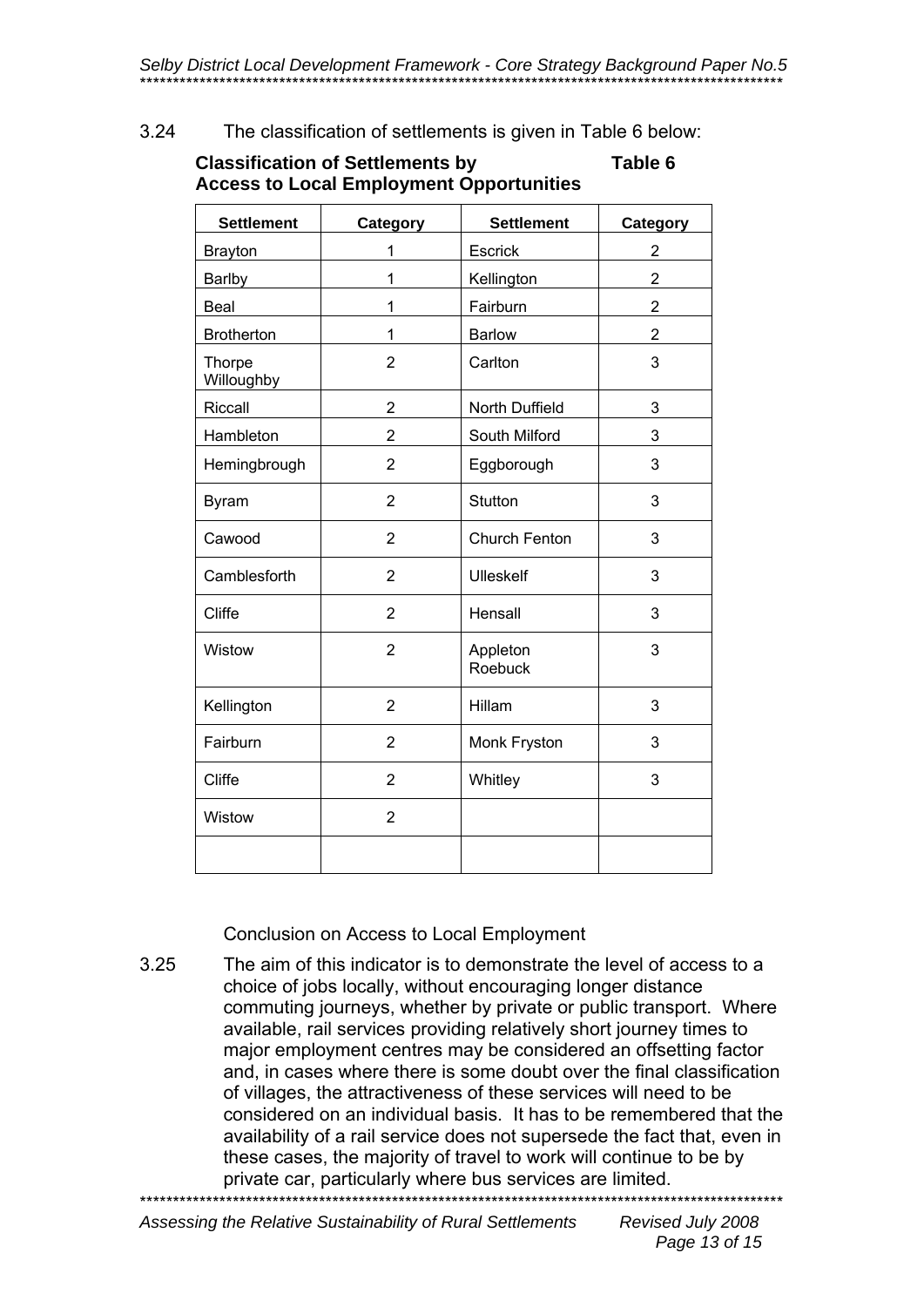### **Overall Conclusions**

4.1 An overall ranking of settlements has been produced based on their classification under the four separate indictors. The ranking is based on the following:

|     | 1 Most sustainable                              | - All four indicators in highest two<br>categories.                      |
|-----|-------------------------------------------------|--------------------------------------------------------------------------|
|     | 2 More sustainable                              | - Three indicators in highest two categories                             |
|     | 3 Less sustainable                              | - Two indicators in highest two categories                               |
|     |                                                 | 4 Least sustainable - One or no indicators in highest two<br>categories. |
| 4.2 | The process and results are set out in Table 7. |                                                                          |

#### **Interpretation**

- 4.3 The table represents a broadly based, theoretical analysis of the relative, overall sustainability of the main villages within the District using four factors – population size (reflecting potential local market), availability of local services in the village, accessibility to principal and local service centres by public transport, and proximity of local employment opportunities. In this analysis the four indictors are given equal weight.
- 4.4 This overall sustainability ranking assists the classification of villages for the purposes of differentiating between them, where required within Core Strategy housing and other policies.
- 4.5 However, as indicated at the beginning of this paper, it may be appropriate to consider amending the priority/weight given to individual indicators depending on the particular circumstances in which the analysis is being used. For example, if the objective is to allocate relatively small amounts of development to support a well distributed network of settlements which provide services for their immediate local area, higher weighting would be attached to Indicators 1 and 2 (size and existing services), with accessibility to higher order services and employment not particularly significant. On the other hand searching for locations appropriate for a relatively large amount of growth, not necessarily locally based and sufficient to generate new local services, would require emphasis on accessibility to a high level service centre and a wide range of employment in order to minimise the amount of travelling generated by the development.

\*\*\*\*\*\*\*\*\*\*\*\*\*\*\*\*\*\*\*\*\*\*\*\*\*\*\*\*\*\*\*\*\*\*\*\*\*\*\*\*\*\*\*\*\*\*\*\*\*\*\*\*\*\*\*\*\*\*\*\*\*\*\*\*\*\*\*\*\*\*\*\*\*\*\*\*\*\*\*\*\*\*\*\*\*\*\*\*\*\*\*\*\*\*\*\*\*